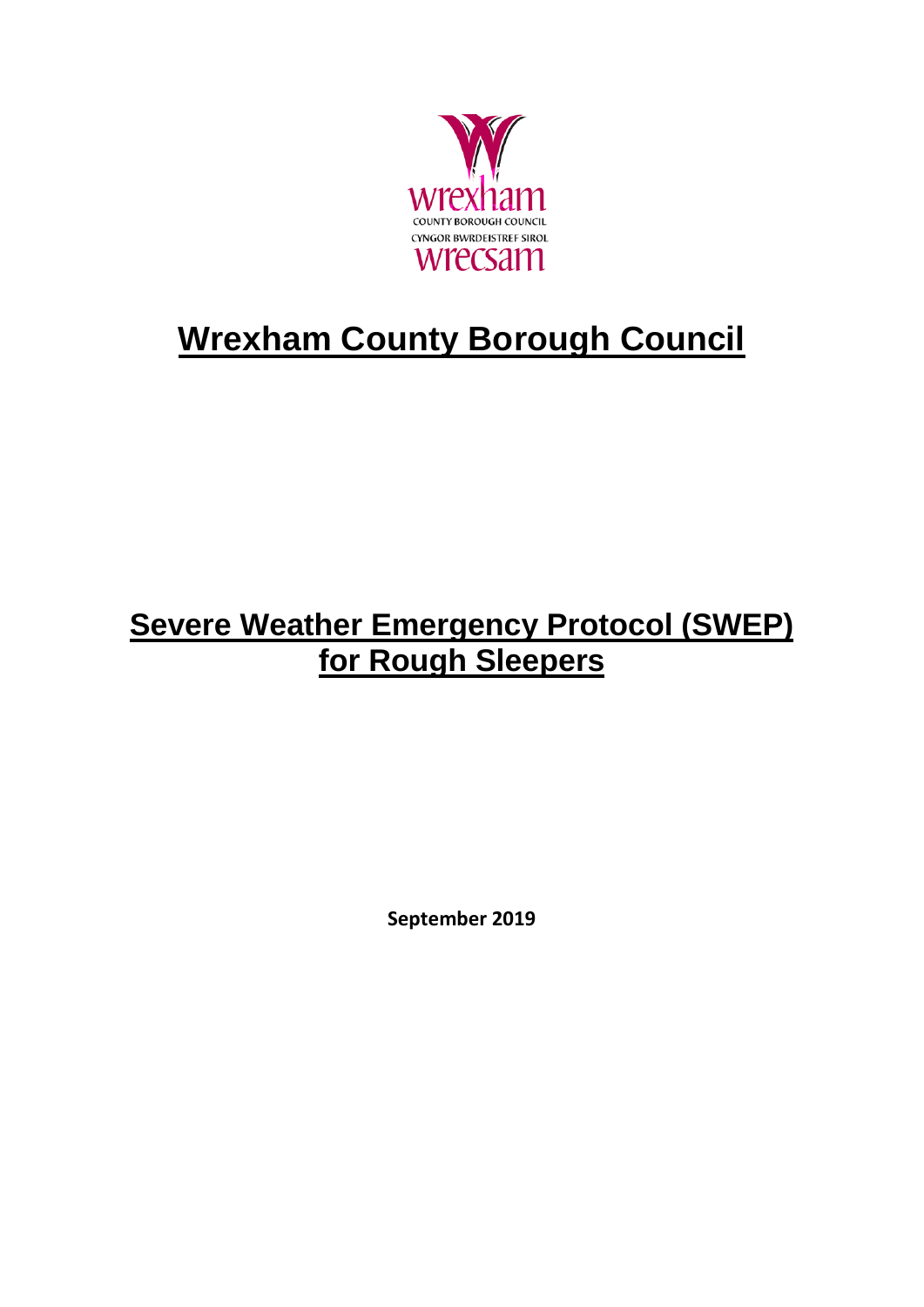#### **Document Control Sheet**

| Title of document:           | Severe Weather Emergency Protocol for          |
|------------------------------|------------------------------------------------|
|                              | <b>Rough Sleepers</b>                          |
| Supersedes:                  | Cold Weather Response (SWEP) for Rough         |
|                              | Sleepers Procedure 9.11                        |
| Placement in Organisation    | Housing & Economy                              |
| Consultation / Stakeholders  | <b>Voluntary &amp; Statutory Organisations</b> |
| Department / Team            | Housing and Economy Department -               |
|                              | <b>Housing Options</b>                         |
| Approved by:                 |                                                |
| Approved date:               | October 2018                                   |
| Implementation date:         | October 2018                                   |
| <b>Implementation Method</b> | Publicised on Wrexham County Borough           |
|                              | Council's Website                              |

This document is to be read in conjunction with the following documents:

Version Control

| Version | Date     | <b>Brief Description of Changes</b>         | <b>Comments</b> |
|---------|----------|---------------------------------------------|-----------------|
| 3.2     | 041018   |                                             |                 |
| 3.3     | 10/09/19 | Annual Review of SWEP for<br>Rough Sleepers |                 |
|         |          |                                             |                 |
|         |          |                                             |                 |

Review Date October 2020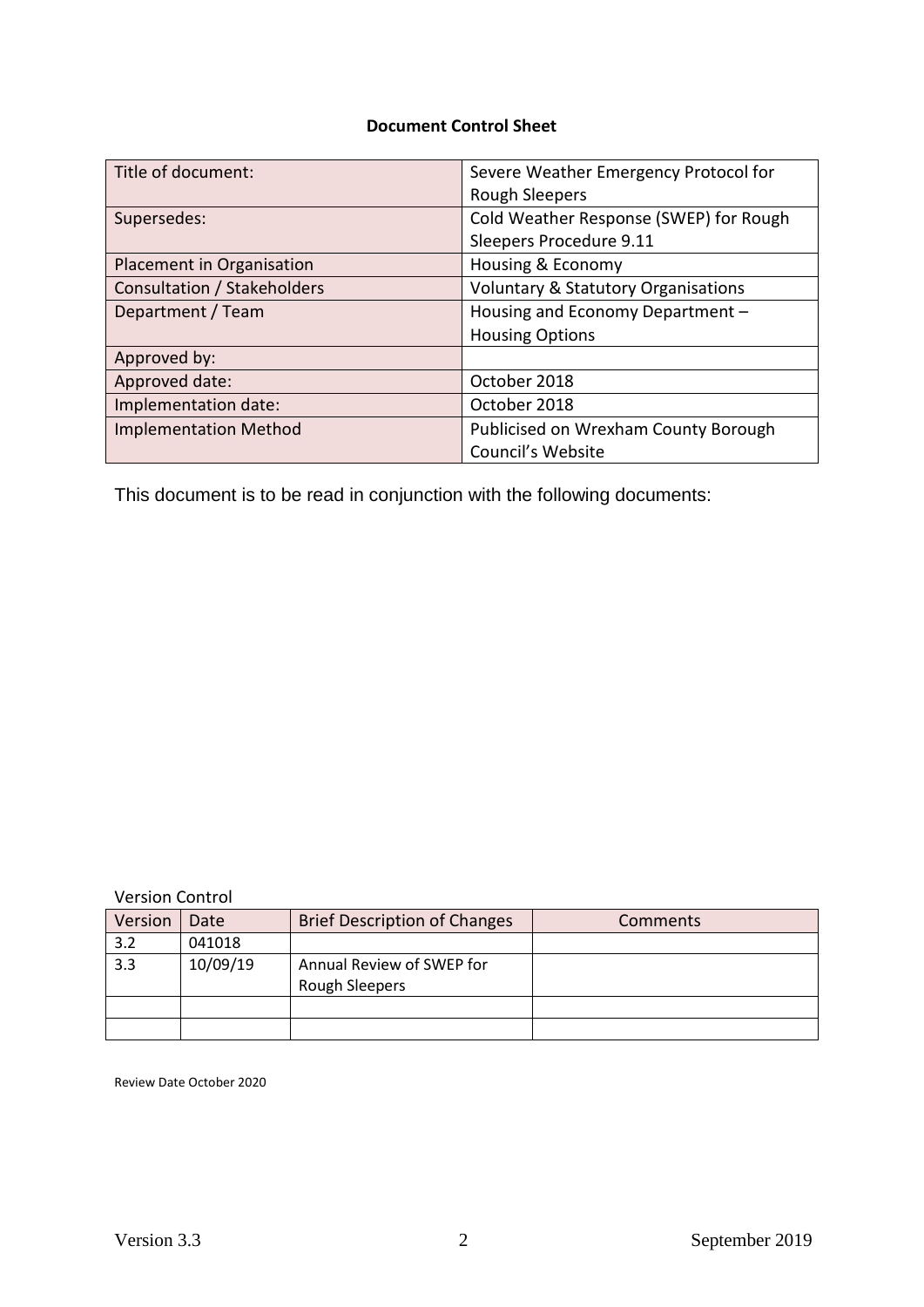| Contents |  |                                                                                                                                                              | Page: |
|----------|--|--------------------------------------------------------------------------------------------------------------------------------------------------------------|-------|
|          |  | 1. SECTION 1 - Policy Statement<br>Aims & Objectives<br>Equality                                                                                             | 4     |
|          |  | 2. SECTION 2 – Legislation & Background                                                                                                                      | 4     |
|          |  | 3. SECTION 3 - Definitions<br><b>What is Exceptionally Cold Weather?</b><br>Definition of Rough Sleeping<br><b>Current Provision of Emergency Bed Spaces</b> | 5     |
|          |  | 4. SECTION 4 – Implementation of Severe Weather Emergency Protocol<br>(SWEP)                                                                                 | 7     |
|          |  | 5. SECTION 5 - Risk Assessments                                                                                                                              | 7     |
|          |  | 6. SECTION 6 – Refusal to Accommodation                                                                                                                      | 7     |
|          |  | 7. SECTION 7- Support Services & Ways to Help                                                                                                                | 7     |
|          |  | 8. SECTION 8 - Useful Contact Numbers / Websites                                                                                                             | 8     |
|          |  |                                                                                                                                                              |       |

#### **APPENDICES:**

Appendix 1 – Access to Services, Food Availability for Homeless and Rough Sleepers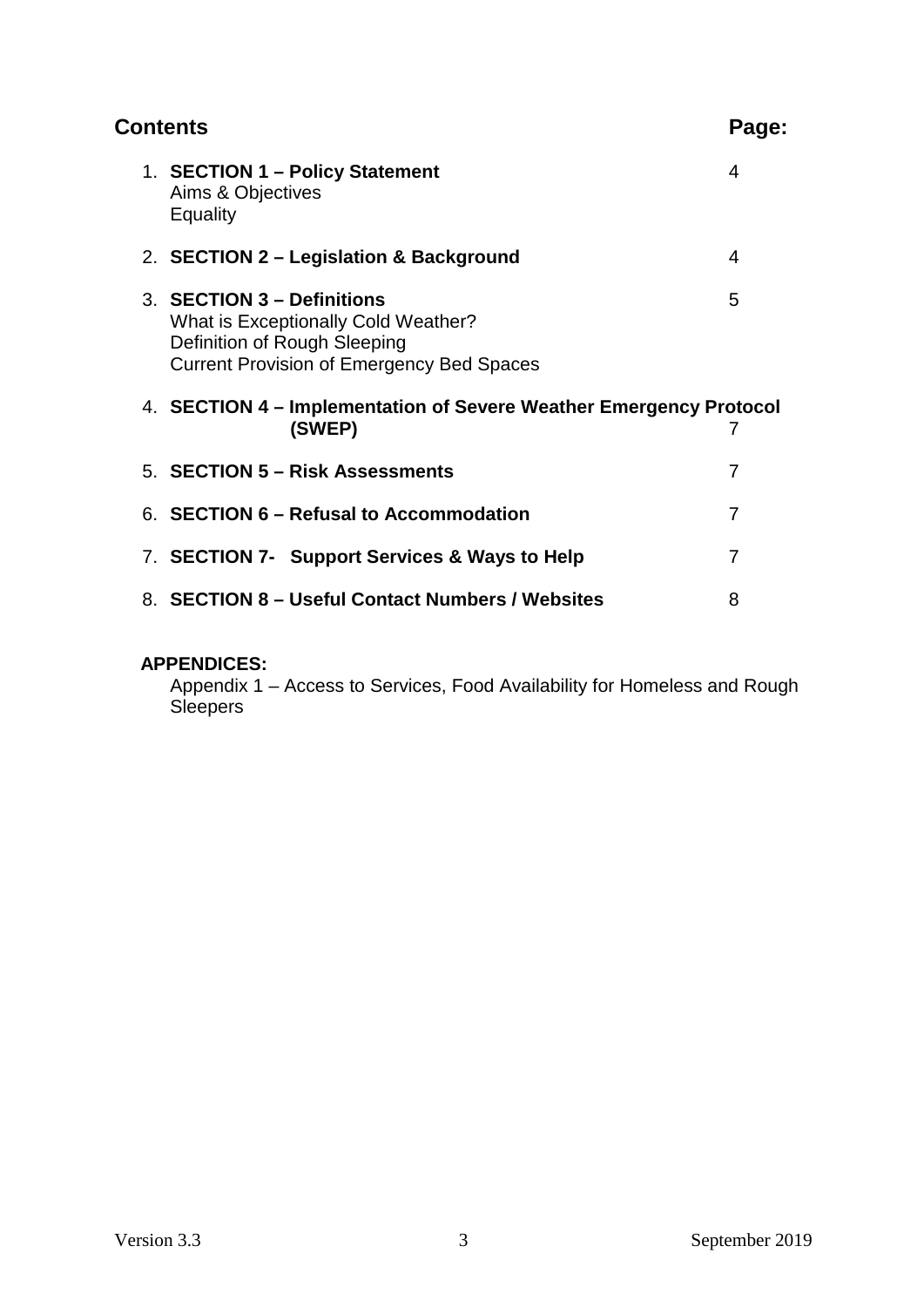# **SECTION 1 – POLICY STATEMENT**

- 1.1 This policy outlines the measures that Wrexham County Borough Council (WCBC) and its key partners will put in place for people sleeping rough in Wrexham during severe weather. Severe weather is defined here as any single or multiple days where the overnight "feels like" temperatures are 0 degrees C or below.
- 1.2 This policy will ensure that WCBC can provide suitable accommodation quickly to prevent harm and loss of life to any persons sleeping rough during times of exceptionally cold weather.
- 1.3 WCBC has worked with both voluntary and statutory organisations that operate within the local authority area, in preparing this Severe Weather Emergency Protocol (SWEP) and the following key partners will be involved in providing an appropriate response for people sleeping rough during periods of severe weather:
	- Tŷ Nos
	- The Wallich
	- Housing Justice Cymru
- 1.4 It is predicated that the SWEP will primarily cover the months of November to March.

#### **Equality**

- 1.5 WCBC aims not to discriminate and treat all people equally regardless of age, gender, sexual orientation, religion, nationality, disability or ethnic origin. We will also aim to comply with the Council's Welsh Language Scheme and communicate bilingually in English and Welsh to all our customers.
- 1.6 An Equality Impact Assessment has been undertaken on the 26 April 2018 for this document. The SWEP will be reviewed on an annual basis or sooner to reflect changes to legislation and local partnership landscape.

# **SECTION 2 – LEGISLATION & BACKGROUND**

- 2.1 The Housing (Wales) Act 2014 introduced a fundamental reform to homeless legislation which included placing a stronger duty on local authorities to prevent homelessness, allowing them to use suitable accommodation in the private sector. The Act is designed to help everyone at risk rather than just those in priority groups.
- 2.2 Welsh Government have made available to local authorities additional resources to support the change to a more prevention-focused approach, including availability of transitional funding to increase the capacity of emergency night provision for rough sleepers.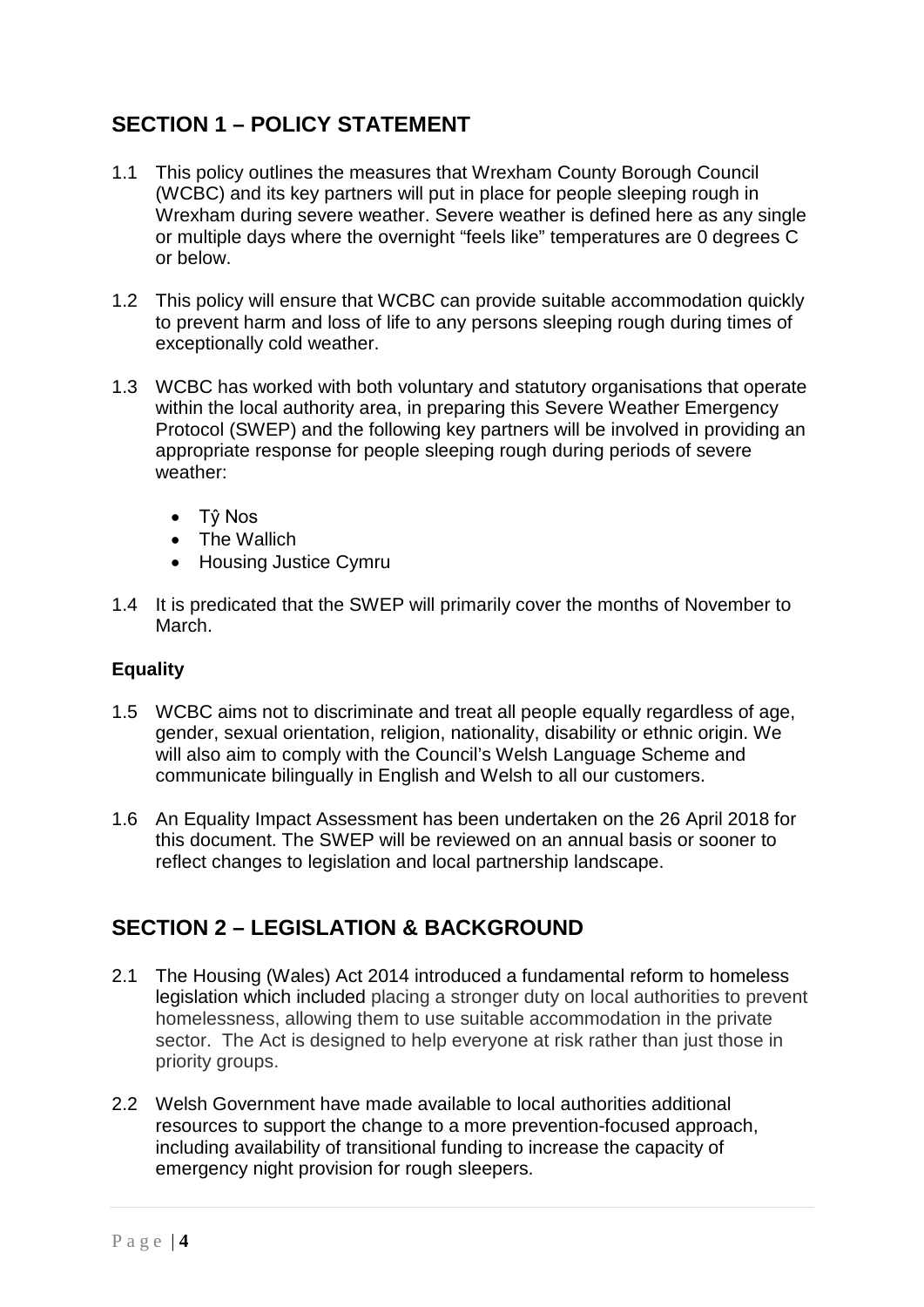- 2.3 The Welsh Government's Code of Guidance of Allocation of Accommodation and Homelessness 2016, recommends that all local authorities should have a written cold weather plan outlining its arrangements to give assistance in periods of cold and / or severe weather.
- 2.4 Every local authority should have a SWEP which is instigated when severe weather is forecast.

# **SECTION 3 – DEFINITIONS**

#### What is Exceptionally Cold Weather?

3.1 There is no national or statutory set definition of what constitutes cold weather and each local authority is responsible for defining it. WCBC have decided that the trigger indicating severe weather provision, is a weather forecast predicting sub-zero temperatures or below. The temperature prediction will be taken from data provided on a daily basis by the MET Office.

#### Definition of Rough Sleeping

- 3.2 There is no strict definition for rough sleeping, but it is widely regarded as including people who are sleeping or bedded down in the open air and people in buildings or other places not designated for habitation such as tents, sheds or any other situations which are not designed for legal residency.
- 3.3 For the purpose of this policy, a rough sleeper will be any person sleeping rough on the streets in extreme cold weather conditions. There may be some people who decide to sleep on the streets and WCBC cannot force people into accommodation.
- 3.4 This SWEP will operate outside of the usual homelessness eligibility and entitlement to housing or temporary accommodation, for example those with no local connection will be placed under this protocol on the first night that they present.

#### Current Provision Emergency Bed Spaces

- 3.5 The following arrangement is currently available for those that are sleeping rough regardless of SWEP:
	- 16 bedspaces at Tŷ Nos (Night Shelter)
- 3.6 Housing Justice Cymru who are a non-denominational Christian housing charity currently working in Wales has recently commenced a pilot project in Wrexham. They have worked with a number of churches to provide a church led Night shelter on a rota basis for those sleeping rough during winter months.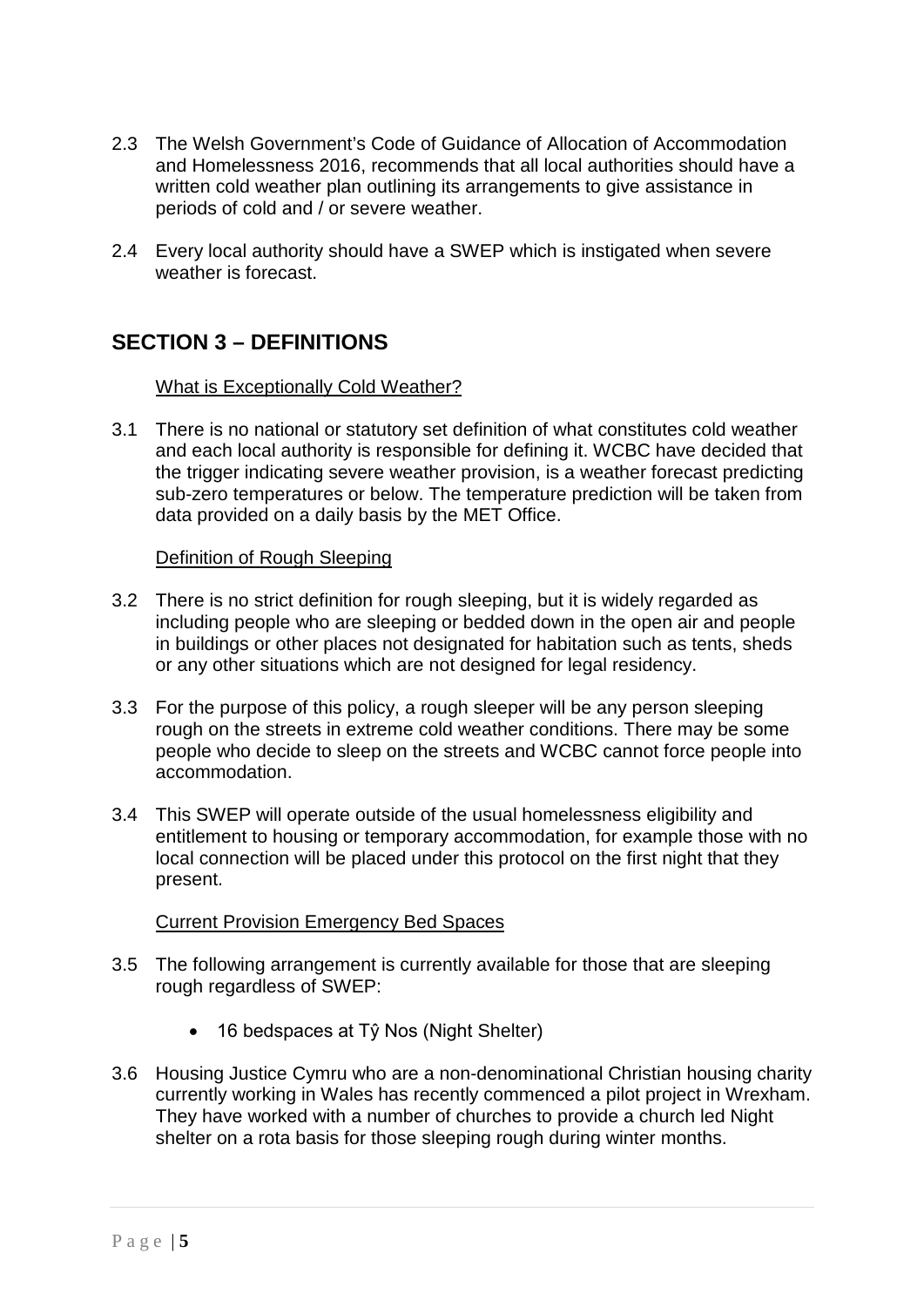- 3.7 When SWEP is triggered, there is an additional *6* bedspaces available at St John's which can be utilised along with the provision mentioned in points 3.5 and 3.6 above.
- 3.8 Housing Options staff will work in partnership with the above services to try and secure accommodation for any potential rough sleepers.

## **SECTION 4 – IMPLEMENTATION OF SEVERE WEATHER EMERGENCY PROTOCOL (SWEP)**

- 4.1 A member of the Housing Options team will check the MET Office website on a daily basis and if there is a report indicating there is the likelihood of imminent spell of severe weather forecast of zero degrees or below, they will after discussion with key partners, declare the SWEP be in operation. This will be done 3 days in advance every day. The Housing Options Lead will lead on monitoring the weather conditions for rough sleepers as provided by the MET Office on a daily basis to identify when the SWEP should be implemented and for what period.
- 4.2 A member of the Housing Options team will contact key partners advising that the SWEP has been implemented, how long it will remain in place and confirm availability of emergency beds. This will be monitored and reviewed on a daily basis.
- 4.3 All key partners are responsible for monitoring the weather conditions and preparing their services accordingly.
- 4.4 Once agencies have been informed that the SWEP is in operation, Outreach Workers will make every effort to relay this message to known service users who are sleeping rough or visit areas where it is known people are sleeping rough.
- 4.5 Any rough sleeper identified during this period can access the Housing Options Team for assistance either during office hours 01978 292947 or if Out of Hours contact Homelessness Services on 01978 264240.
- 4.6 The Housing Options team will try to accommodate those rough sleepers who do ask for assistance (regardless of local connection) by directing them to Tŷ Nos in the first instance, advising them that they may not necessarily be sleeping there but that staff there will advise them where they can go. Individuals must report to Tŷ Nos from 8:00 pm. Any rough sleeper, who presents themselves and is eligible, will be provided accommodation at Tŷ Nos, St John's or an alternative venue.
- 4.7 The Housing Options team will refer a number of rough sleepers / homeless to Housing Justice Cymru who meet their referral criteria.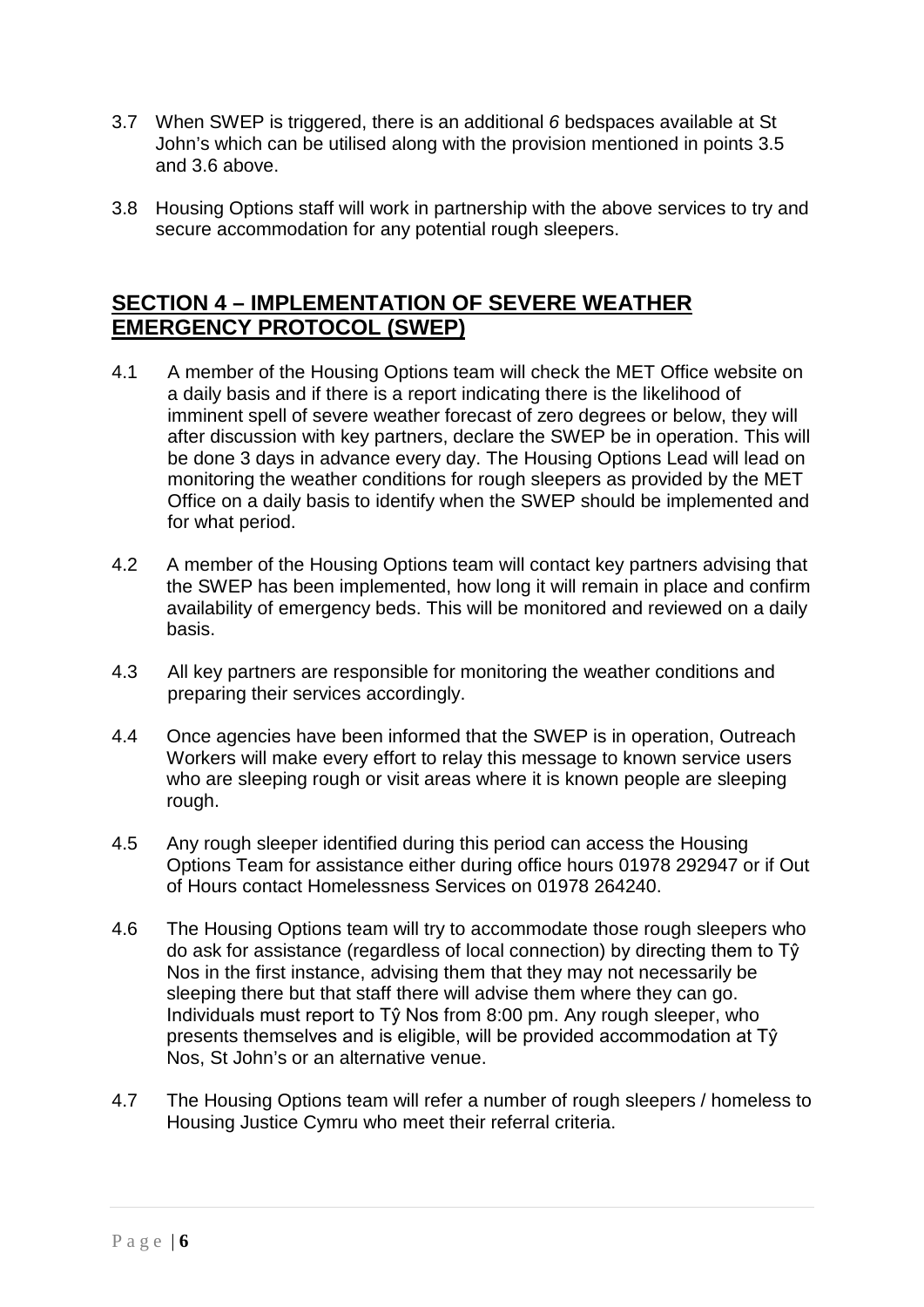- 4.8 WCBC has an arrangement with a local taxi firm and will arrange transport for individuals to accommodation if required. This cost will be recharged to WCBC for authorised journeys as a result of SWEP.
- 4.9 The service user must remain in the accommodation overnight until an agreed time and must agree to contact the Housing Options team the following day for interview and assessment for referral to appropriate services. Where individuals have no local connection with Wrexham, WCBC will assist to reconnect them with their local area in order that they can find a more permanent housing solution.
- 4.10 It is essential that best use is made of all available accommodation and it is important that all agencies work together to encourage service users to access this accommodation. Service providers may have their own criteria for accepting individuals and some may not accept those who have substance issues or have made threats of violence towards members of staff.
- 4.11 The following morning, staff from Tŷ Nos and St John's will communicate with the Housing Options team providing details of those who have attended.

#### Extreme Temperatures

4.12 During times of extreme heat, the Housing Options team at their discretion will provide sun cream, after sun and bottled water to The Wallich and Tŷ Nos for distribution to rough sleepers.

## **SECTION 5 – RISK ASSESSMENTS**

5.1 Service providers will utilise their own Risk Assessments and will notify the out of hours Homeless Duty Officer if they are unable to accommodate an individual. The Duty Officer will have access to any known risks for specific individuals who present themselves as homeless and will use this information when placing them in suitable accommodation.

# **SECTION 6 – REFUSAL TO ACCOMMODATION**

6.1 If an individual has breached the terms of an accommodation provider due to anti-social behaviour, threats of violence to staff, etc., that service provider can reserve the right to refuse entry to the premises, can contact the Police or refuse to provide accommodation. In such instances, WCBC will still provide support and offer sleeping bags which are available from Tŷ Nos.

# **SECTION 7 – SUPPORT SERVICES & WAYS TO HELP**

7.1 Many rough sleepers are working with a number of agencies and services. Appendix 1 outlines the services currently available for access by those who are homeless and sleeping rough. The Housing Options team work with rough sleepers to identify and provide housing solutions as well as signpost individuals to relevant agencies.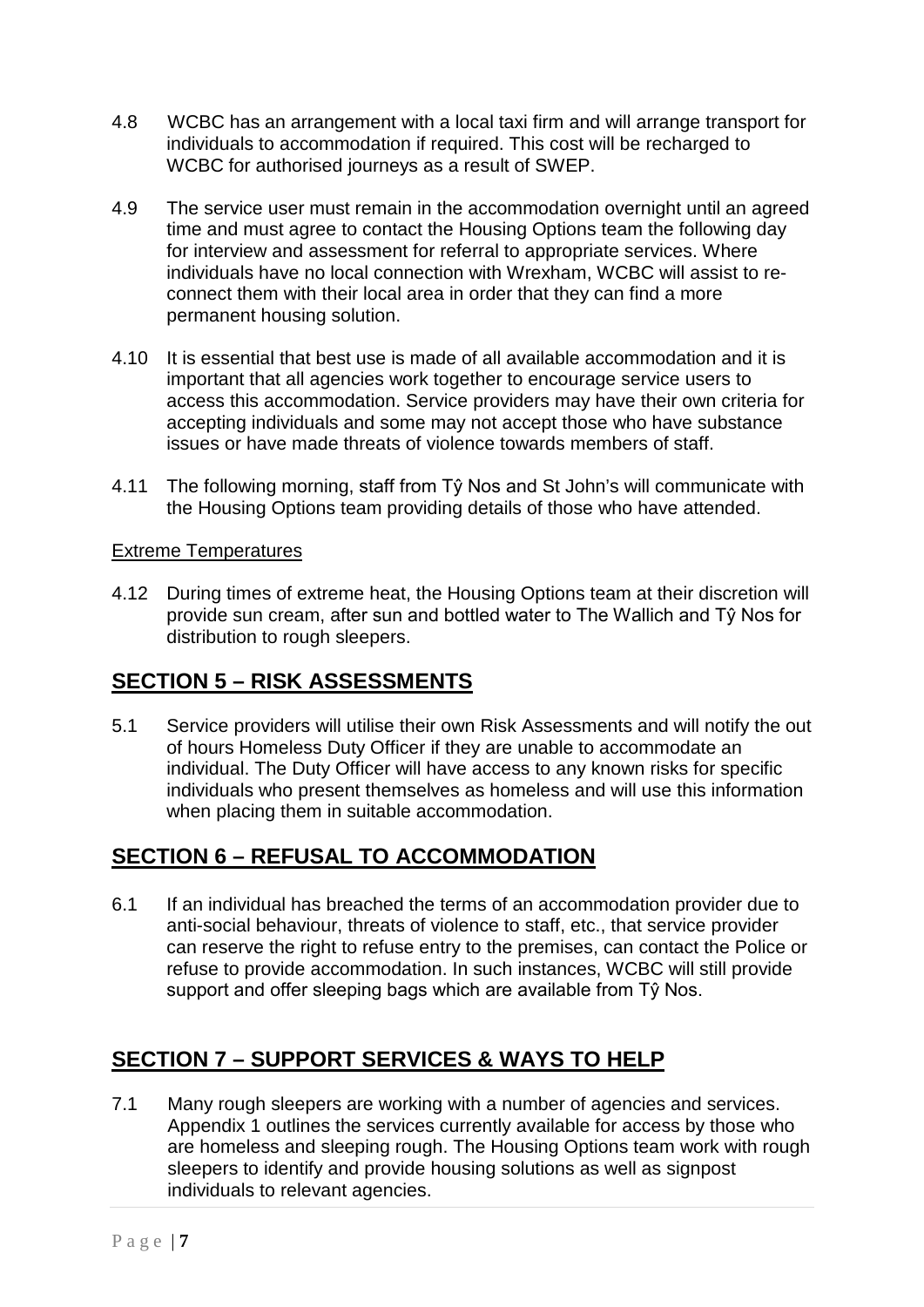- 7.2 If a member of the public has concerns about someone sleeping rough in England and Wales, they can use the website StreetLink [www.streetlink.org.uk](http://www.streetlink.org.uk/) or StreetLink mobile app to send an alert and the details are then sent to the local authority or outreach services. In addition to this, people can also contact the Housing Options team during officer hours 01978 292947 or the Out of Hours Homelessness Service 01978 264240. This will alert WCBC or outreach services about people that members of the public have seen who may be sleeping rough and in need of assistance.
- 7.3 When information is received, efforts will be made to liaise with The Wallich who will ask Outreach Workers to contact individual(s) in order to offer them support and be considered for suitable accommodation.
- 7.4 WCBC will endeavour to raise awareness of the help available to rough sleepers in the event of severe weather through outreach services, social media, the Council's website, Association of Voluntary Organisations (AVOW) in Wrexham and local press and will promote the provisions outlined in the SWEP in the run up to winter.
- 7.5 Donations for Tŷ Nos are welcomed of clean sleeping bags or blankets from members of the public and these can be dropped off at The Foyer. Tŷ Nos currently issue gloves, blankets, sleeping bags and hot drinks to people who present on a nightly basis regardless of SWEP being implemented.

# **SECTION 8 – USEFUL CONTACT NUMBERS / WEBSITES**

| <b>Wrexham County Borough Council Homelessness Services:</b><br><b>Office Hours</b><br>01978 292947                                                              |                                                 |  |  |  |
|------------------------------------------------------------------------------------------------------------------------------------------------------------------|-------------------------------------------------|--|--|--|
| Out of Office Hours                                                                                                                                              | 01978 264240                                    |  |  |  |
| <b>StreetLink</b>                                                                                                                                                | www.streetlink.org.uk<br>0300 5000914           |  |  |  |
| <b>Shelter Cymru</b>                                                                                                                                             | 0345 0755005 (9.30 am to 4 pm Monday to Friday) |  |  |  |
| <b>Emergency Contact</b>                                                                                                                                         | 999                                             |  |  |  |
| Tŷ Nos (Night Shelter) Holt Road<br>Open daily from 8 pm<br>Daytime Telephone Number (The Foyer) 01978 262222<br><b>Evening Telephone Number</b><br>01978 291274 |                                                 |  |  |  |
| Websites for more information:                                                                                                                                   |                                                 |  |  |  |
| Clwyd Alyn www.clwydalyn.co.uk                                                                                                                                   |                                                 |  |  |  |
| The Wallich www.thewallich.com                                                                                                                                   |                                                 |  |  |  |